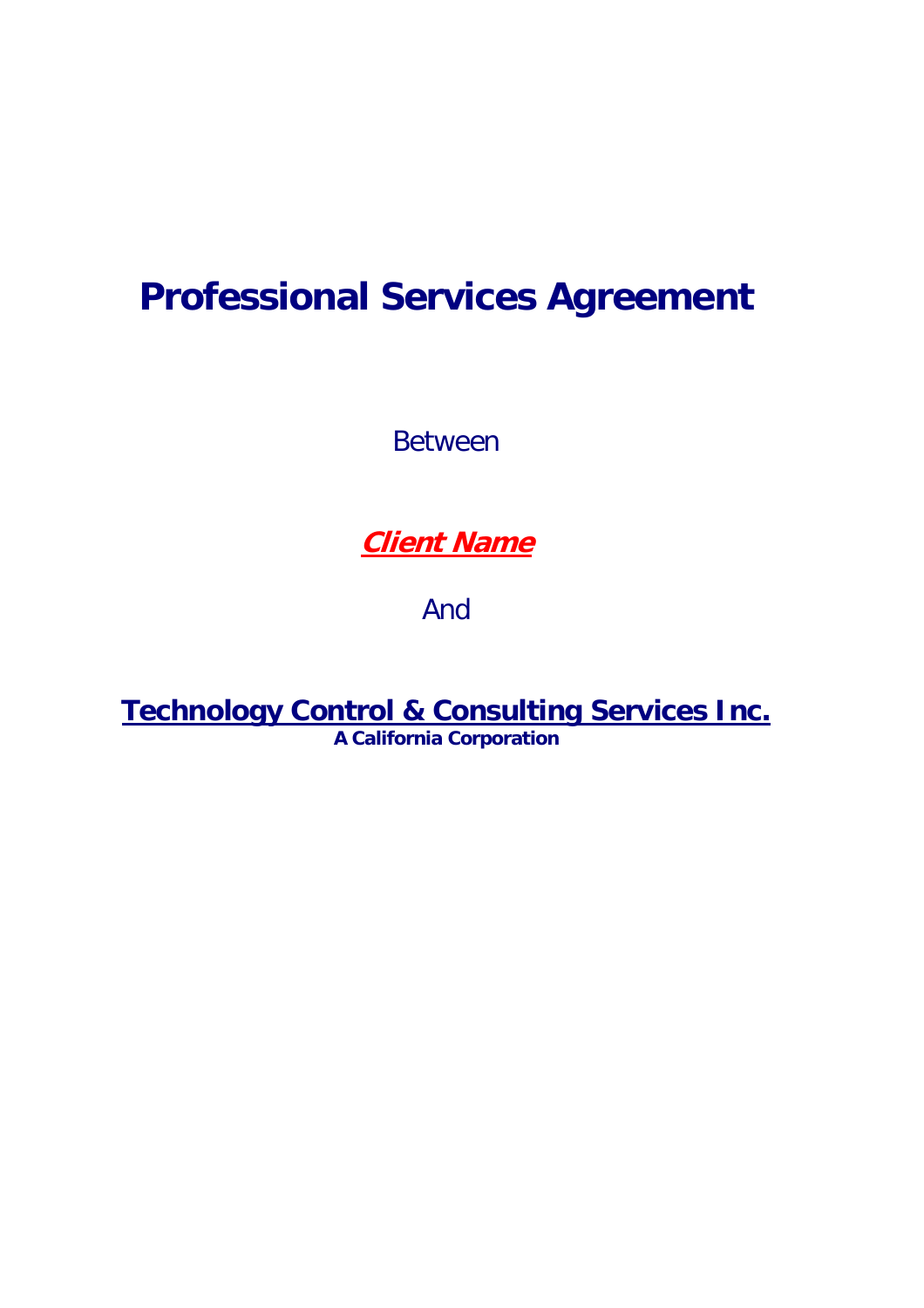| <b>TABLE OF CONTENTS</b><br><b>THE AGREEMENT</b> |                                         | PAGE# |
|--------------------------------------------------|-----------------------------------------|-------|
|                                                  |                                         | 3     |
| 1.                                               | <b>INTRODUCTION</b>                     | 3     |
| 2.                                               | <b>APPOINTMENT</b>                      | 3     |
| 3.                                               | <b>STATUS AS INDEPENDENT CONTRACTOR</b> | 4     |
| 4.                                               | <b>STANDARD OF PERFORMANCE</b>          | 4     |
| 5.                                               | <b>DURATION</b>                         | 4     |
| 6.                                               | <b>TERMINATION</b>                      | 4     |
| 7.                                               | <b>PROVISION OF SERVICES</b>            | 5     |
| 8.                                               | <b>DUTIES OF THE CLIENT</b>             | 5     |
| 9.                                               | <b>THE FEES</b>                         | 6     |
| 10.                                              | <b>SERVICE RATES</b>                    | 6     |
| 11.                                              | <b>TAXES</b>                            | 7     |
| 12.                                              | <b>CONFIDENTIALITY</b>                  | 7     |
| 13.                                              | <b>INTELLECTUAL PROPERTY RIGHTS</b>     | 7     |
| 14.                                              | <b>GOVERNING LAW &amp; DISPUTES</b>     | 7     |
| 15.                                              | <b>NOTICES</b>                          | 8     |
| 16.                                              | <b>ASSIGNMENT</b>                       | 9     |
| 17.                                              | <b>LIABILITY</b>                        | 9     |
| 18.                                              | <b>GENERAL</b>                          | 9     |
| <b>ANNEX I - SCOPE OF SERVICES</b>               |                                         | 11    |
| I.1                                              | PROFESSIONAL SERVICES                   | 11    |
| I.2                                              | <b>CLIENT SITES</b>                     | 11    |
| I.3                                              | <b>FORMAT OF DELIVERABLES</b>           | 11    |

 $\_$  ,  $\_$  ,  $\_$  ,  $\_$  ,  $\_$  ,  $\_$  ,  $\_$  ,  $\_$  ,  $\_$  ,  $\_$  ,  $\_$  ,  $\_$  ,  $\_$  ,  $\_$  ,  $\_$  ,  $\_$  ,  $\_$  ,  $\_$  ,  $\_$  ,  $\_$  ,  $\_$  ,  $\_$  ,  $\_$  ,  $\_$  ,  $\_$  ,  $\_$  ,  $\_$  ,  $\_$  ,  $\_$  ,  $\_$  ,  $\_$  ,  $\_$  ,  $\_$  ,  $\_$  ,  $\_$  ,  $\_$  ,  $\_$  ,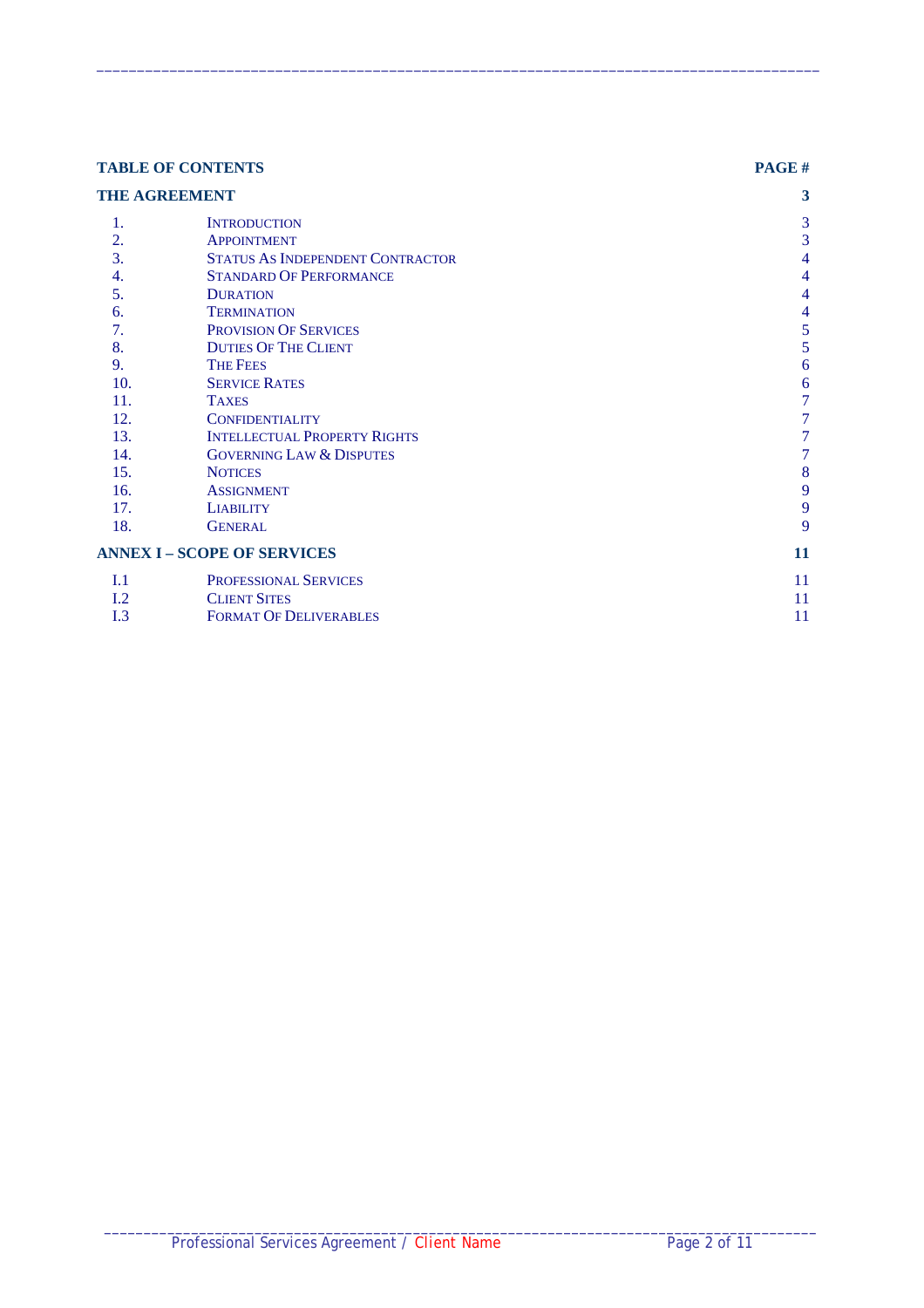## **The Agreement**

**Client Name** is a (hereinafter referred to as "The Client"),

and

**Technology Control & Consulting Services Inc.** a US corporation registered in the State of California (hereinafter referred to as "The Consultant").

 $\_$  ,  $\_$  ,  $\_$  ,  $\_$  ,  $\_$  ,  $\_$  ,  $\_$  ,  $\_$  ,  $\_$  ,  $\_$  ,  $\_$  ,  $\_$  ,  $\_$  ,  $\_$  ,  $\_$  ,  $\_$  ,  $\_$  ,  $\_$  ,  $\_$  ,  $\_$  ,  $\_$  ,  $\_$  ,  $\_$  ,  $\_$  ,  $\_$  ,  $\_$  ,  $\_$  ,  $\_$  ,  $\_$  ,  $\_$  ,  $\_$  ,  $\_$  ,  $\_$  ,  $\_$  ,  $\_$  ,  $\_$  ,  $\_$  ,

Also, hereinafter jointly referred to as "The Parties" or "Parties" and individually as "The Party" or "Party".

- Whereas The Client wishes to procure Professional Services for *general description of services*
- Whereas The Client wishes that Technology Control & Consulting Services Inc. hereinafter referred to as "The Consultant" to provide the said Professional Services
- Whereas The Consultant is a specialized Information & Communications Technologies consulting and professional services provider and is involved in different areas of the practice
- Whereas The Consultant acknowledges that it is capable of providing the said Professional Services.

NOW THEREFORE, in consideration of the covenants, promises and representations set forth herein, The Parties agree as follows:

#### **1. Introduction**

The introduction of this Agreement and any Annexes duly signed by both Parties are considered an integral part of this Agreement. Annexes to this Agreement are:

Annex I – Scope of Services

#### **2. Appointment**

- 2.1 The Client hereby appoints the Consultant to provide the Professional Services described in Clause (7) and Annex I, (hereinafter referred to as The Services).
- 2.2 The Consultant accepts such an appointment and agrees to provide The Services in a professional and timely manner.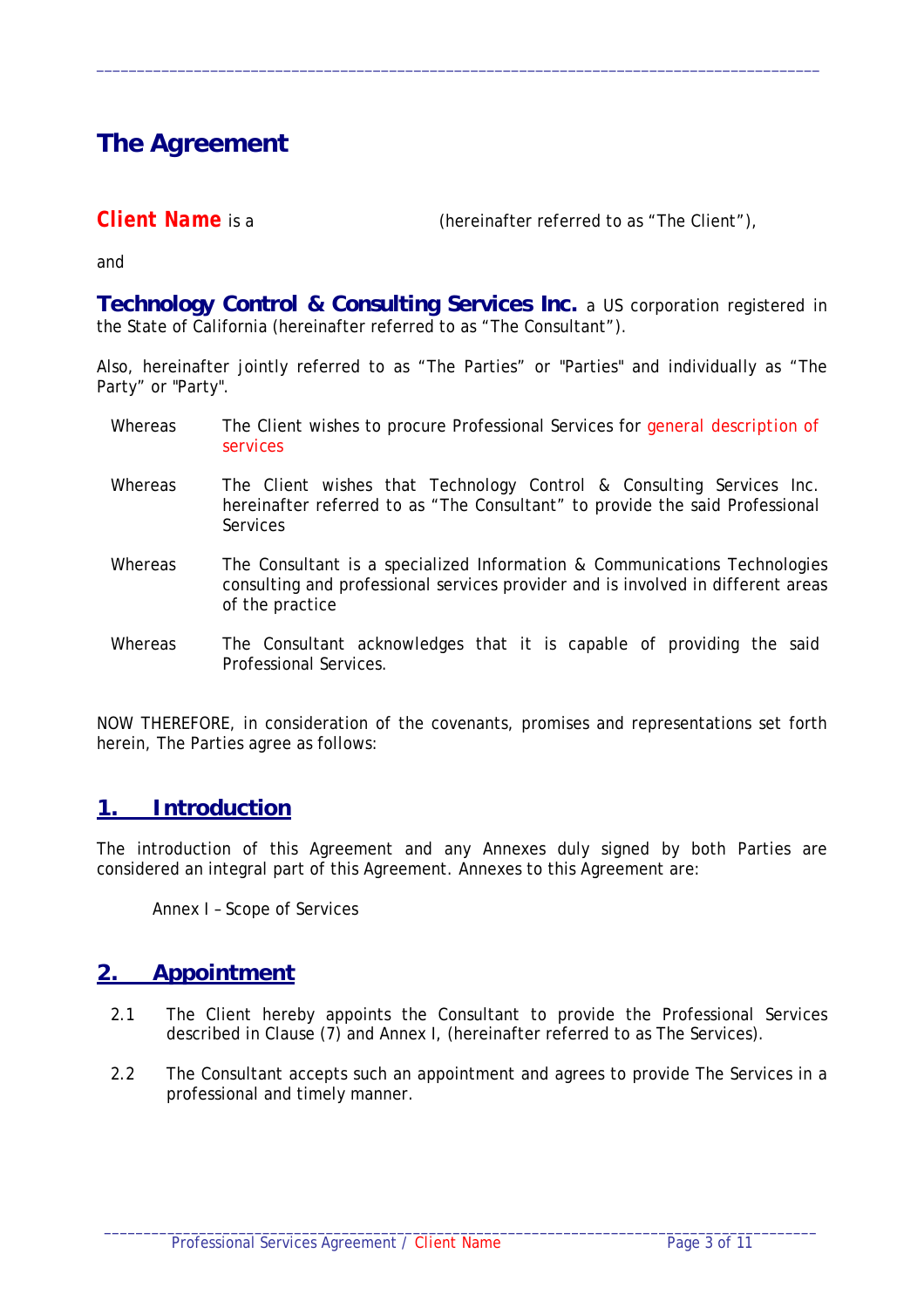### **3. Status As Independent Contractor**

3.1 The Consultant shall operate as and have the status of an independent contractor and shall not act as or be or pass itself off as an agent or employee of The Client.

 $\_$  ,  $\_$  ,  $\_$  ,  $\_$  ,  $\_$  ,  $\_$  ,  $\_$  ,  $\_$  ,  $\_$  ,  $\_$  ,  $\_$  ,  $\_$  ,  $\_$  ,  $\_$  ,  $\_$  ,  $\_$  ,  $\_$  ,  $\_$  ,  $\_$  ,  $\_$  ,  $\_$  ,  $\_$  ,  $\_$  ,  $\_$  ,  $\_$  ,  $\_$  ,  $\_$  ,  $\_$  ,  $\_$  ,  $\_$  ,  $\_$  ,  $\_$  ,  $\_$  ,  $\_$  ,  $\_$  ,  $\_$  ,  $\_$  ,

#### **4. Standard Of Performance**

4.1 The Consultant agrees to provide The Services with the highest standard of care, skill and diligence.

#### **5. Duration**

- 5.1 This Agreement shall come into force on the date of signing by both parties and receipt of the First Payment by The Consultant as per Clause 9.a, (hereinafter referred to as the "Effective Date") and shall remain effective until *date* (The Term).
- 5.2 At the end of The Term, and upon mutual agreement of both Parties, this Agreement can be renewed and/or extended for furthers periods with terms and conditions to be agreed between The Parties at the time.

#### **6. Termination**

- 6.1 Either Party shall be entitled to terminate this Agreement at any time if any Party believes in good faith, that there has been a breach of the terms of this Agreement by the other party, provided that such party must notify the other Party of such breach and must give a 14-days notice to the other Party to remedy the situation. Failure to remedy the situation within such 14-days shall lead to termination of the Agreement.
- 6.2 Notwithstanding Clause (6.1), either Party may terminate this Agreement at any time and with (30) days written notice if the other Party:
	- a. Fails to comply with any of the terms and conditions of the Agreement or breaches any of its obligation, warranties or covenants hereunder; or
	- b. Consistently and unreasonably fails to comply with any reasonable direction or request given by the other Party; or
	- c. Enters into any arrangement or proceedings for the purpose of insolvency, administration or is placed under official management or receivership.
- 6.3 In the event of termination pursuant to Clause (6.1), The Client shall only be liable to pay The Consultant the outstanding due sums under this Agreement whether invoiced or not and shall be released from any payments that become due after the termination of this Agreement.
- 6.4 In the event of termination pursuant to Clause (6.2), The Client shall be released from all due unpaid payments. The release under this Clause includes those payments that become due after the termination of the Agreement.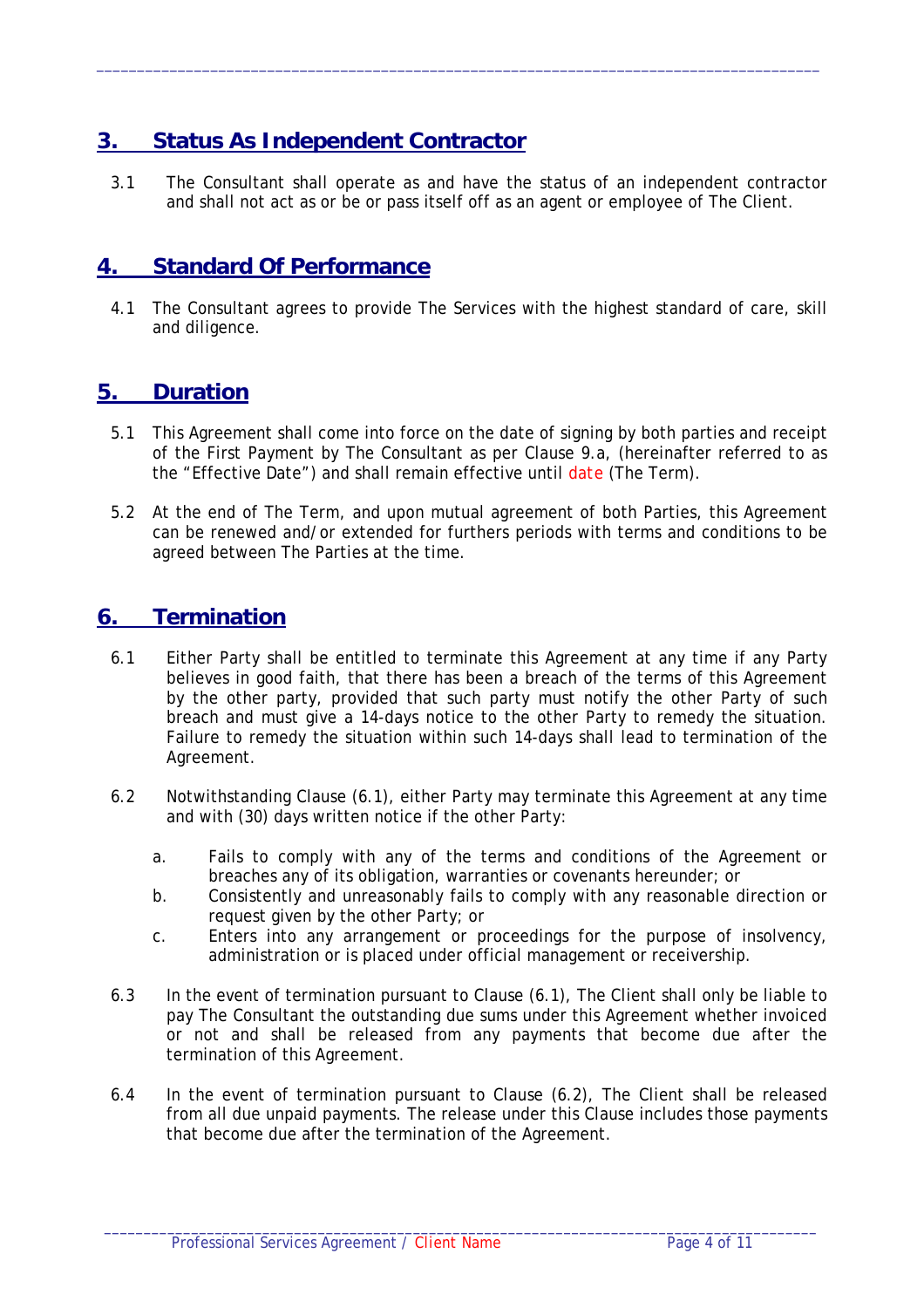### **7. Provision Of Services**

The Consultant shall perform and provide The Client with The Services in accordance with the details specified in Annex I hereof. In the furtherance of its duties under Annex I, the Consultant shall also:

 $\_$  ,  $\_$  ,  $\_$  ,  $\_$  ,  $\_$  ,  $\_$  ,  $\_$  ,  $\_$  ,  $\_$  ,  $\_$  ,  $\_$  ,  $\_$  ,  $\_$  ,  $\_$  ,  $\_$  ,  $\_$  ,  $\_$  ,  $\_$  ,  $\_$  ,  $\_$  ,  $\_$  ,  $\_$  ,  $\_$  ,  $\_$  ,  $\_$  ,  $\_$  ,  $\_$  ,  $\_$  ,  $\_$  ,  $\_$  ,  $\_$  ,  $\_$  ,  $\_$  ,  $\_$  ,  $\_$  ,  $\_$  ,  $\_$  ,

- 7.1 Ensure (in its location) and at its own cost the availability of sufficient office space, equipment and well qualified employees/contractors in order to allow provision of The Services to the satisfaction of The Client.
- 7.2 At intervals agreed with The Client, keep the latter informed with regards the progress of The Services.
- 7.3 Work, liaise and cooperate with the Directors of The Client.
- 7.4 Attend meetings and briefings with the staff of The Client as reasonably required by the latter.
- 7.5 Refrain from binding or attempting to bind The Client in any manner to an oral or written instrument of any kind what so ever with any third party, or making any express or implied undertakings, covenants or representations (whether in writing or otherwise) to any third party on behalf of The Client regarding any matter whatsoever.
- 7.6 For the entire term of this Agreement maintain exemplary conduct in the carrying out of The Services.
- 7.7 Act professionally at all times and exercise the highest skill, care and diligence in performing The Services and provide and complete The Services to the highest standards and in the manner, frequency, quantity and times specified by The Client from time to time and shall at all times inform itself of The Client's stated requirements in respect of The Services.
- 7.8 Provide and complete The Services through its key designated personnel. Should this become impossible, The Consultant shall give immediate notice to The Client of the change of circumstances and the issue shall be resolved by the mutual agreement of The Parties.
- 7.9 Consult regularly with The Client throughout the performance of The Services and abide by any instructions or directions issued from time to time by The Client in relation to The Services.
- 7.10 Provide The Services in accordance with the timescales as agreed with The Client.
- 7.11 Provide The Services at the locations (Sites) listed in Annex I.

#### **8. Duties Of The Client**

8.1 The Client shall provide The Consultant with all information available to The Client concerning issues relating to The Services.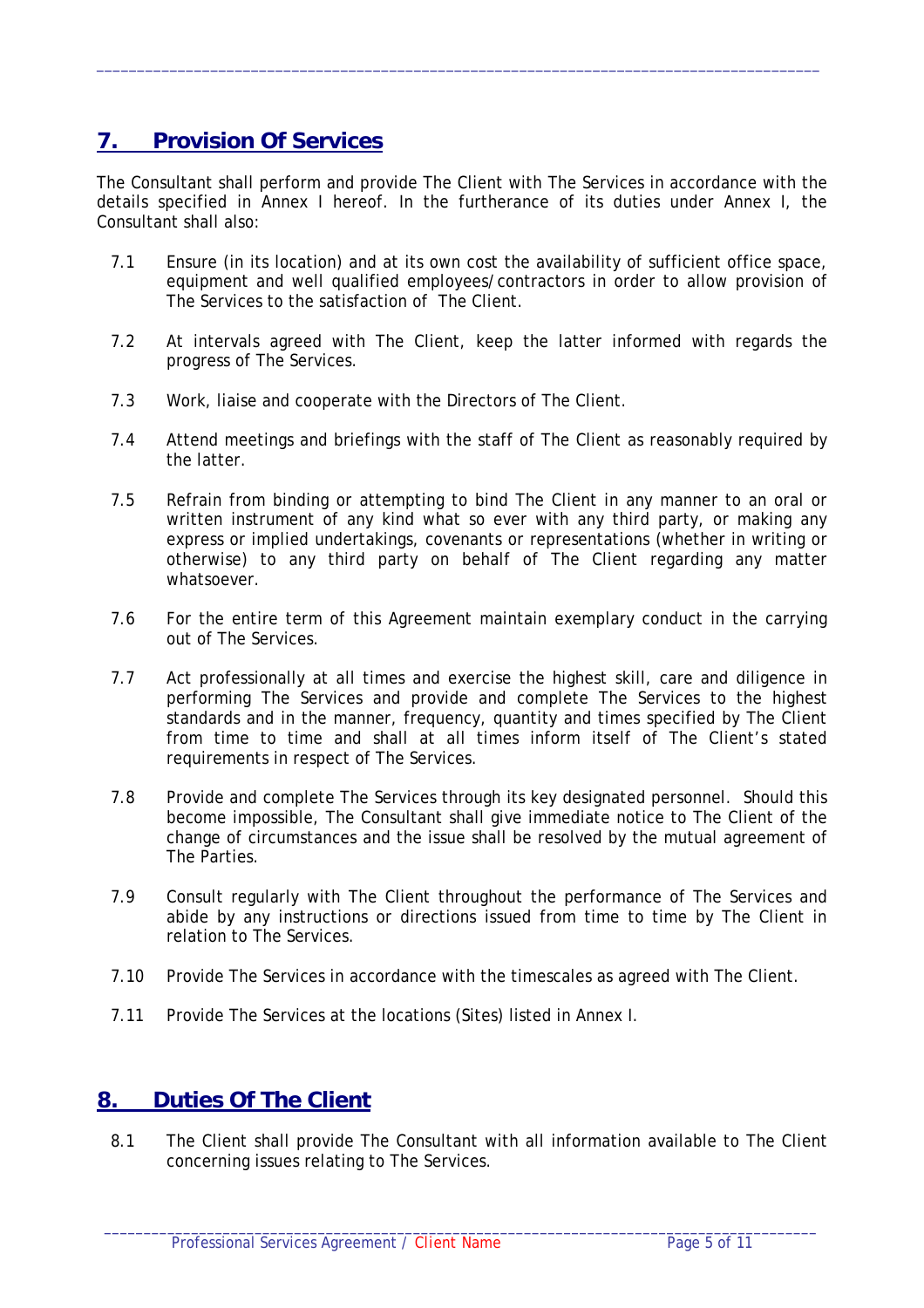8.2 The Client shall assist The Consultant in any reasonable way in order for the latter to carry out The Services.

 $\_$  ,  $\_$  ,  $\_$  ,  $\_$  ,  $\_$  ,  $\_$  ,  $\_$  ,  $\_$  ,  $\_$  ,  $\_$  ,  $\_$  ,  $\_$  ,  $\_$  ,  $\_$  ,  $\_$  ,  $\_$  ,  $\_$  ,  $\_$  ,  $\_$  ,  $\_$  ,  $\_$  ,  $\_$  ,  $\_$  ,  $\_$  ,  $\_$  ,  $\_$  ,  $\_$  ,  $\_$  ,  $\_$  ,  $\_$  ,  $\_$  ,  $\_$  ,  $\_$  ,  $\_$  ,  $\_$  ,  $\_$  ,  $\_$  ,

- 8.3 The Client shall take appropriate steps to ensure that payments to the Consultant are made on time without delay and in accordance with the agreed payment terms.
- 8.4 The Client shall provide at its own expense, a dedicated and suitably furnished office for use as required by The Consultant if needed for the duration of this Agreement.

#### **9. The Fees**

- 9.1 The Consultant will provide The Services for Fee of *US\$ US Dollars* (hereinafter referred to as "The Retainer"). The Retainer will be paid by The Client to the Consultant in accordance with the following Payment Terms:-
	- *US\$ US Dollars* upon signing this Agreement and presentation of invoice by The Consultant
	- *US\$ US Dollars* on *date* or upon completion of services which ever comes first and presentation invoice by The Consultant
- 9.2 Unless otherwise stated, all The Retainer covers the professional fees and charges for The Services only. Additional services could be provided subject to a mutually acceptable agreement between The Parties.
- 9.3 The Retainer does not include any expenses. Any expenses where applicable will be fully covered by The Client. All expenses must be pre-approved by The Client, will be accumulated and invoiced on a monthly basis.

#### **10. Service Rates**

10.1 If requested to do so by The Client in writing, The Consultant will provide The Client with professional services not covered by the Scope Of Services in this Agreement or at locations not listed in Annex I, for the duration requested by The Client based on The Consultant's standard man/day rates (MDR) or standard man/hour rates (MHR) (hereinafter referred to as "The Rates"). The Consultant's standard professional service rates as of *date* are as follows:

| <b>Services</b> | Base    | Rate (USD) |
|-----------------|---------|------------|
|                 |         |            |
| Man Hour Rate   | Hour    |            |
|                 |         |            |
| <b>MDR</b>      | Man Day |            |
|                 |         |            |

10.2 The Rates will be accumulated on a monthly basis and paid by The Client to the Consultant on a monthly basis at the end of each calendar month or part thereof.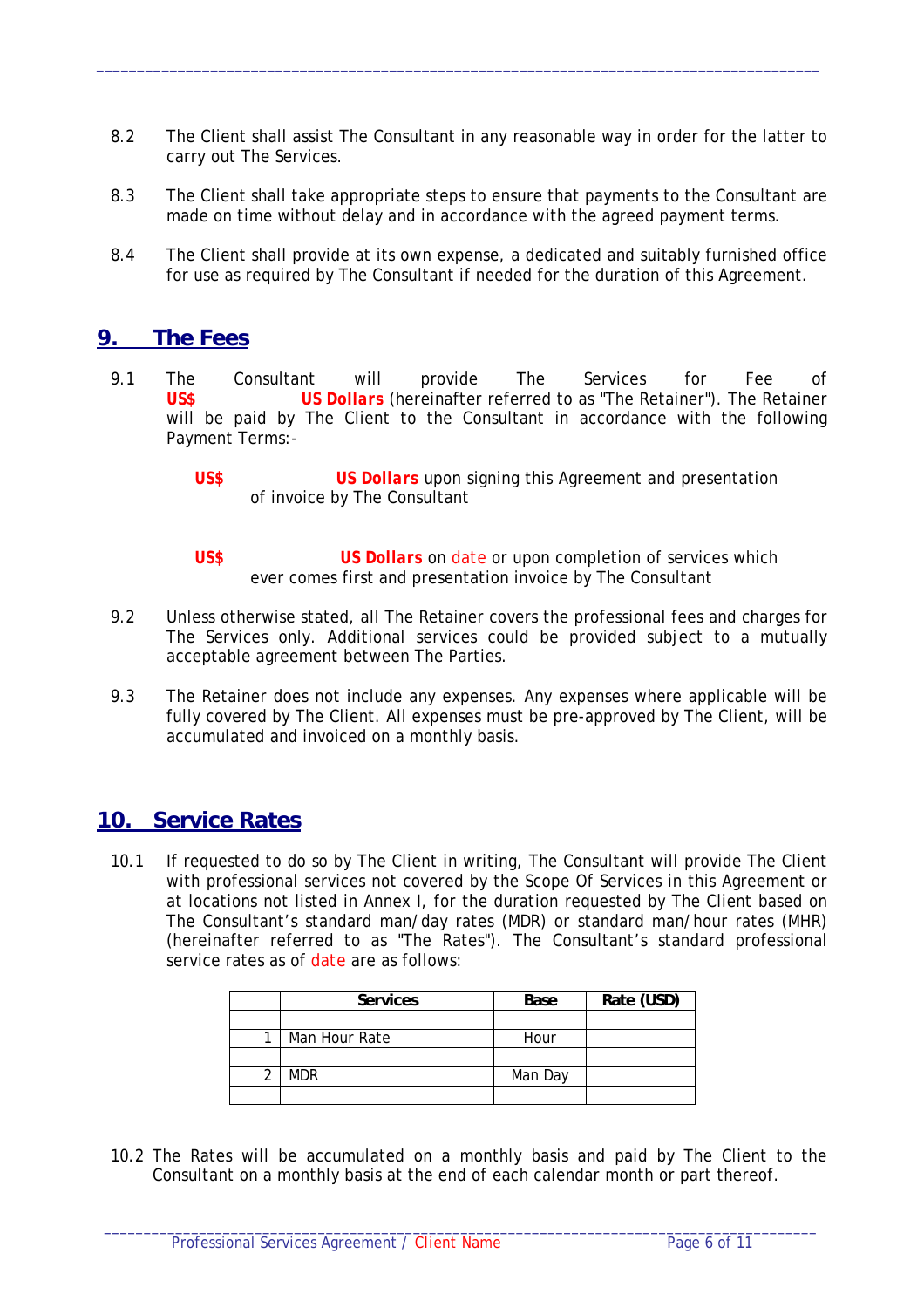10.3 Chargeable times include both on-site and off-site hours as well as travel and commuting time, attendance of meetings, presentations and seminars.

 $\_$  ,  $\_$  ,  $\_$  ,  $\_$  ,  $\_$  ,  $\_$  ,  $\_$  ,  $\_$  ,  $\_$  ,  $\_$  ,  $\_$  ,  $\_$  ,  $\_$  ,  $\_$  ,  $\_$  ,  $\_$  ,  $\_$  ,  $\_$  ,  $\_$  ,  $\_$  ,  $\_$  ,  $\_$  ,  $\_$  ,  $\_$  ,  $\_$  ,  $\_$  ,  $\_$  ,  $\_$  ,  $\_$  ,  $\_$  ,  $\_$  ,  $\_$  ,  $\_$  ,  $\_$  ,  $\_$  ,  $\_$  ,  $\_$  ,

10.4 The Rates do not include any expenses. Any expenses where applicable will be fully  $\frac{1}{2}$  covered by The Client. All expenses must be pre-approved by The Client, will be accumulated and invoiced on a monthly basis.

#### **11. Taxes**

The Parties hereby expressly agree that:

- 11.1 The Professional Service Fees and Service Rates are the net amounts due to the Consultant.
- 11.2 The Client shall solely be responsible for the payment of the full amount of all other taxes and duties arising from this Agreement as levied by the Government *enter country name*. Such taxes include but are not limited to Sales Tax, Income Tax, Withholding Tax and Stamp Duties.

#### **12. Confidentiality**

12.1 As part of the consideration under the Agreement, the Parties agree that the Consultant shall not at any time during the term of this Agreement or thereafter, divulge to any person, firm or corporation any information received from The Client during the course of the performance of this Agreement. All such information disclosed to the Consultant from The Client shall be treated as confidential and shall not in any manner be revealed to anyone, unless:

> (a) The information is known to the Consultant prior to its disclosure by The Client

(b) The information is in the public domain at the time of disclosure.

#### **13. Intellectual Property Rights**

13.1 The Parties agree that all the Intellectual Property Rights that are related to or attached to the Services and deliverables under this Agreement (hereinafter the "IPR"), shall be solely vested in the authoring Party.

#### **14. Governing Law & Disputes**

14.1 The Law governing this Agreement shall be the Law in force in the State of California USA.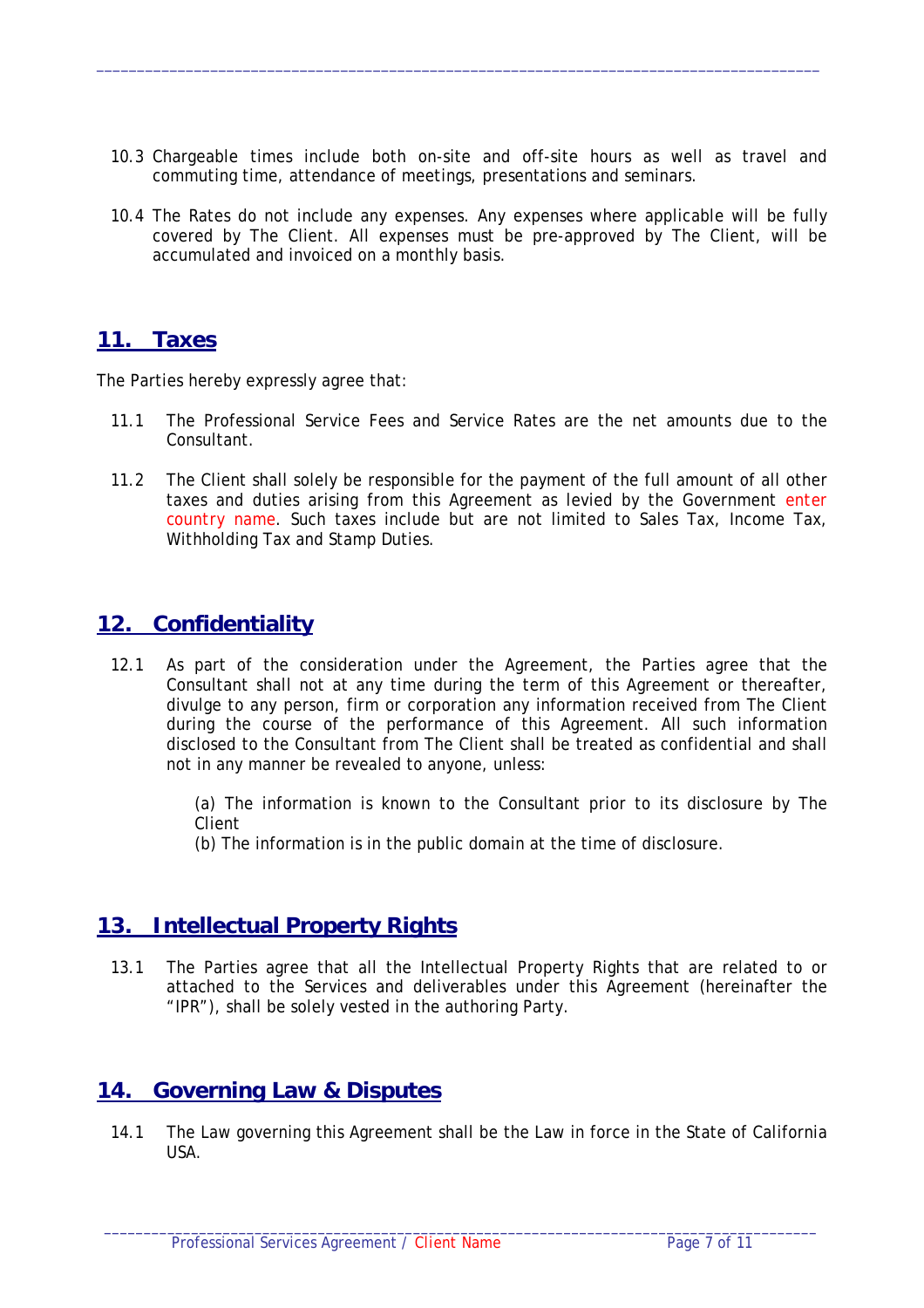14.2 All disputes arising out off or in connection with the Agreement shall be finally settled by arbitration in accordance with the International Chamber of Commerce Rules with the Courts of the State of California having sole jurisdiction.

 $\_$  ,  $\_$  ,  $\_$  ,  $\_$  ,  $\_$  ,  $\_$  ,  $\_$  ,  $\_$  ,  $\_$  ,  $\_$  ,  $\_$  ,  $\_$  ,  $\_$  ,  $\_$  ,  $\_$  ,  $\_$  ,  $\_$  ,  $\_$  ,  $\_$  ,  $\_$  ,  $\_$  ,  $\_$  ,  $\_$  ,  $\_$  ,  $\_$  ,  $\_$  ,  $\_$  ,  $\_$  ,  $\_$  ,  $\_$  ,  $\_$  ,  $\_$  ,  $\_$  ,  $\_$  ,  $\_$  ,  $\_$  ,  $\_$  ,

#### **15. Notices**

15.1 Any notices to be given by any of the Parties to the other pursuant to the terms of this agreement shall be in writing and shall be sent by registered post, hand delivery or facsimile and addressed as follows:

#### **The Client**

*client name address*  Telephone: Fax: GSM: e-mail:

#### **The Consultant**

**Technology Control & Consulting Services Inc.**  5547 Newcastle Lane Calabasas CA 91302 - USA Telephone: +1-818-206-3436 Fax: + 818-702-1633 GSM: +962-7-95524579 e-mail: ceo@tccscorporation.com

or such other address, telephone or facsimile number as may be from time to time notified in writing by one of the Parties to the other.

- 15.2 Any notice delivered by hand shall be deemed to have been served at the time of delivery and any notice sent by registered mail shall be deemed to have been served five working days after the date of posting, provided that evidence of depositing at the Post Office is procured. Any notice sent by facsimile shall be deemed to have been sent on the date of transmission provided that evidence of transmittal is procured.
- 15.3 The Parties hereby expressly agree that all communication between them via electronic means shall be considered valid and enforceable as if such communication was conducted in writing. As such all electronic records, including all electronic messages, contracts, correspondence, statements of account, data, records and reports that are issued, sent, received and/or stored by either of parties to the other shall constitute valid legally binding documents carrying the same evidentiary weight as their paper-based counterparts. The Parties further agrees that all electronic messages, contracts, correspondence, statements of account, data, records and reports exchanged by them will be considered properly "certified and authenticated" and "signed" if they are issued by an e-mail account that is owned or controlled by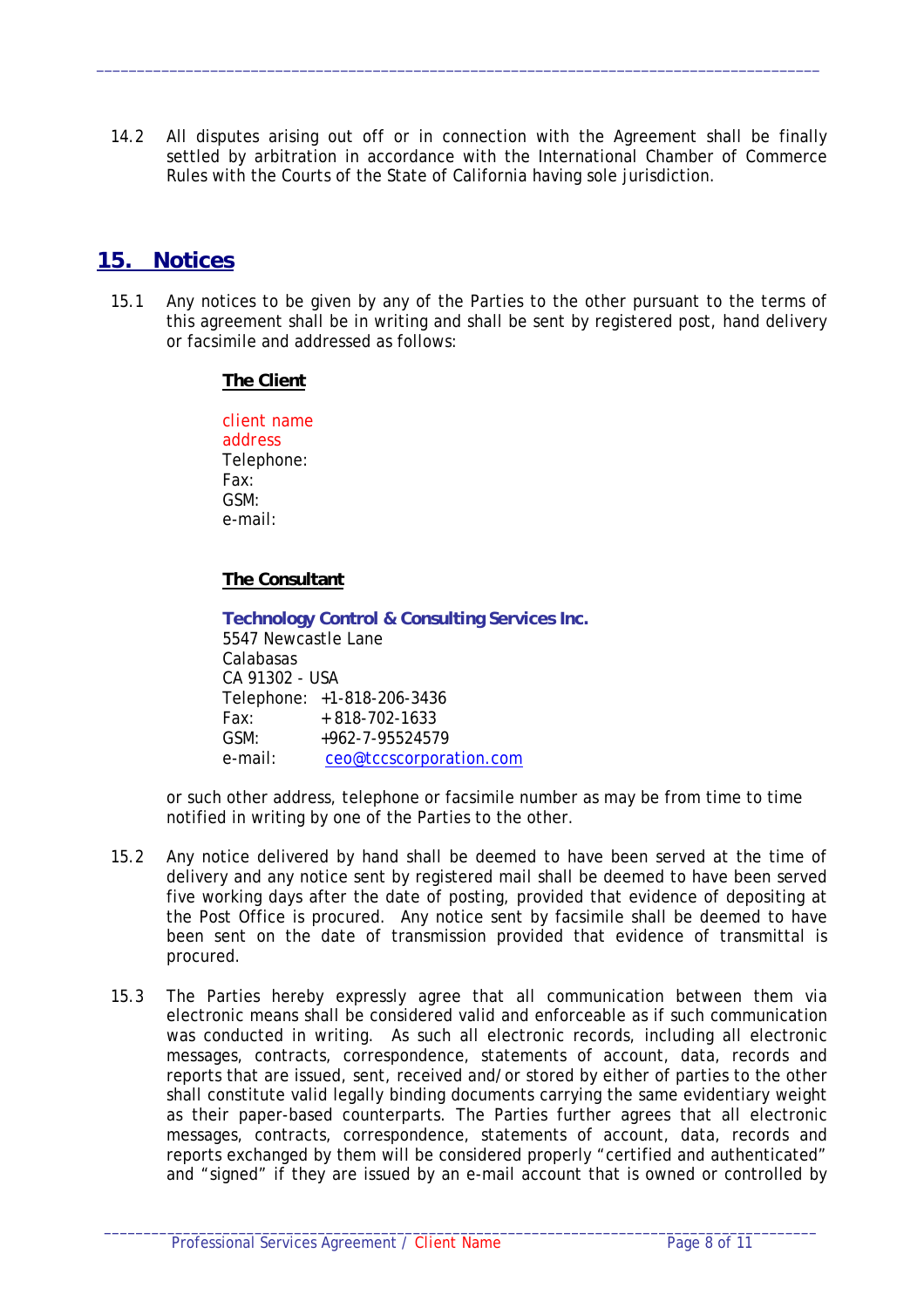the one Party and sent to any e-mail account that is owned or controlled by the other.

15.4 The Parties hereby expressly waive the legal requirement of exchanging notices through the Notary Public.

 $\_$  ,  $\_$  ,  $\_$  ,  $\_$  ,  $\_$  ,  $\_$  ,  $\_$  ,  $\_$  ,  $\_$  ,  $\_$  ,  $\_$  ,  $\_$  ,  $\_$  ,  $\_$  ,  $\_$  ,  $\_$  ,  $\_$  ,  $\_$  ,  $\_$  ,  $\_$  ,  $\_$  ,  $\_$  ,  $\_$  ,  $\_$  ,  $\_$  ,  $\_$  ,  $\_$  ,  $\_$  ,  $\_$  ,  $\_$  ,  $\_$  ,  $\_$  ,  $\_$  ,  $\_$  ,  $\_$  ,  $\_$  ,  $\_$  ,

#### **16. Assignment**

16.1 Neither Party shall assign any of its duties and/or obligations under this Agreement to any third party except with the prior written consent of the other Party.

#### **17. Liability**

- 17.1 The Consultant shall not be liable to the Client for any loss of profits or of contracts suffered by the Client or for any loss of or damage to property or injury or death of any kind whatsoever.
- 17.2 The Consultant's total professional liability towards The Client shall not exceed US\$ *amount*.

#### **18. General**

- 18.1 The terms and provisions of this Agreement constitute the entire agreement between the Parties hereto with respect to the subject matter hereof.
- 18.2 Any modification in or addition to the Agreement is not valid unless it is consented to by both Parties in writing.
- 18.3 If any provision of this Agreement is declared by any judicial or other competent authority to be void, violable, illegal, or otherwise unenforceable the remaining provisions of this Agreement shall remain in full force and effect. In such case the Parties hereto shall agree on a valid provision, which comes commercially and legally closest to such void, illegal or otherwise unenforceable provision.
- 18.4 This Agreement may be executed in counterparts, each of which shall be deemed an original and all of which together constitute one and the same instrument.

This Agreement is made and entered into on *date*. In witness of the parties hereto have executed this present Agreement the day and year first above written,

For and on behalf of The Client For and on behalf of The Consultant

BY: BY: **Vatche G. Dakessian**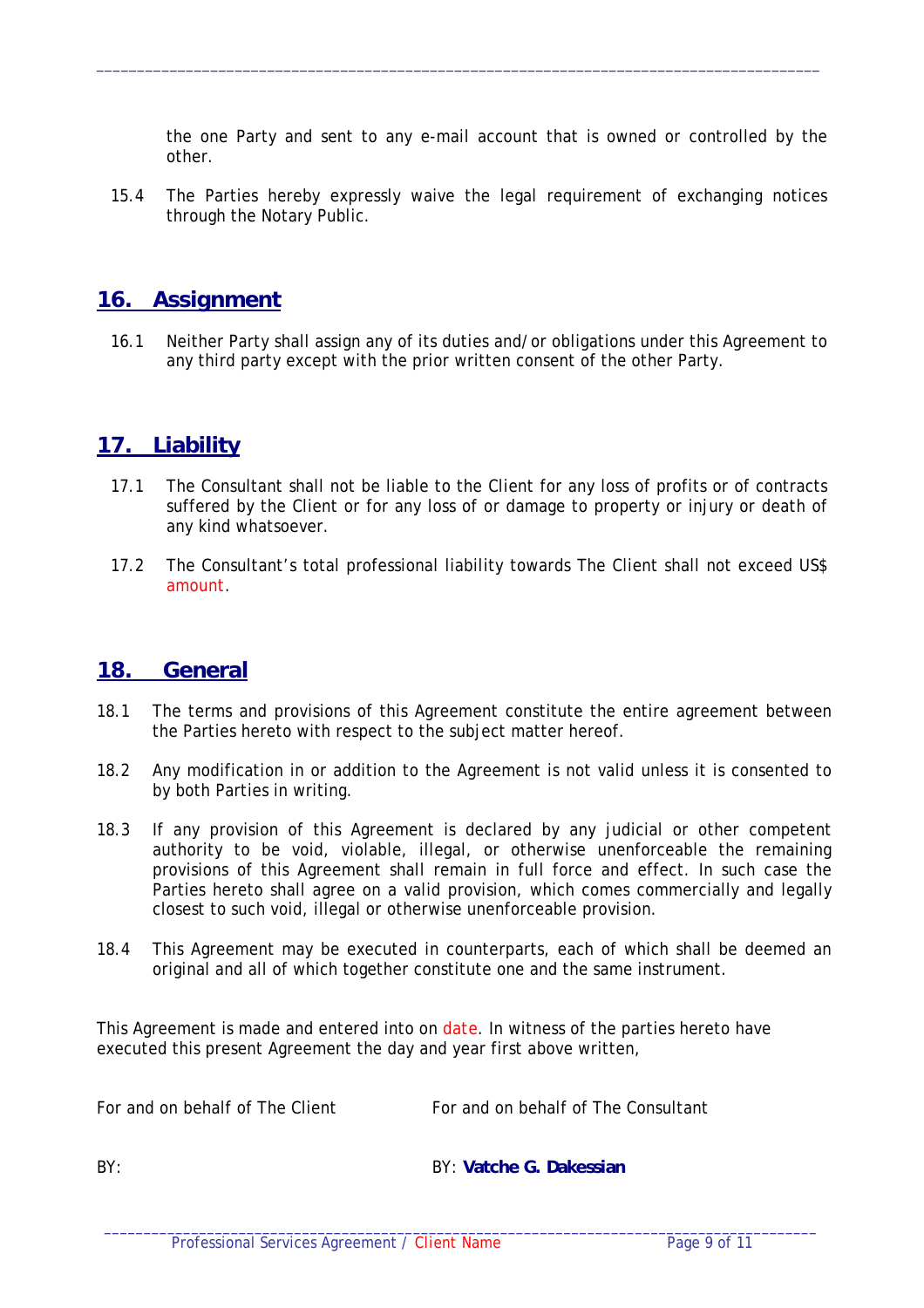| Signature: | Signature: |
|------------|------------|
|            |            |
|            |            |